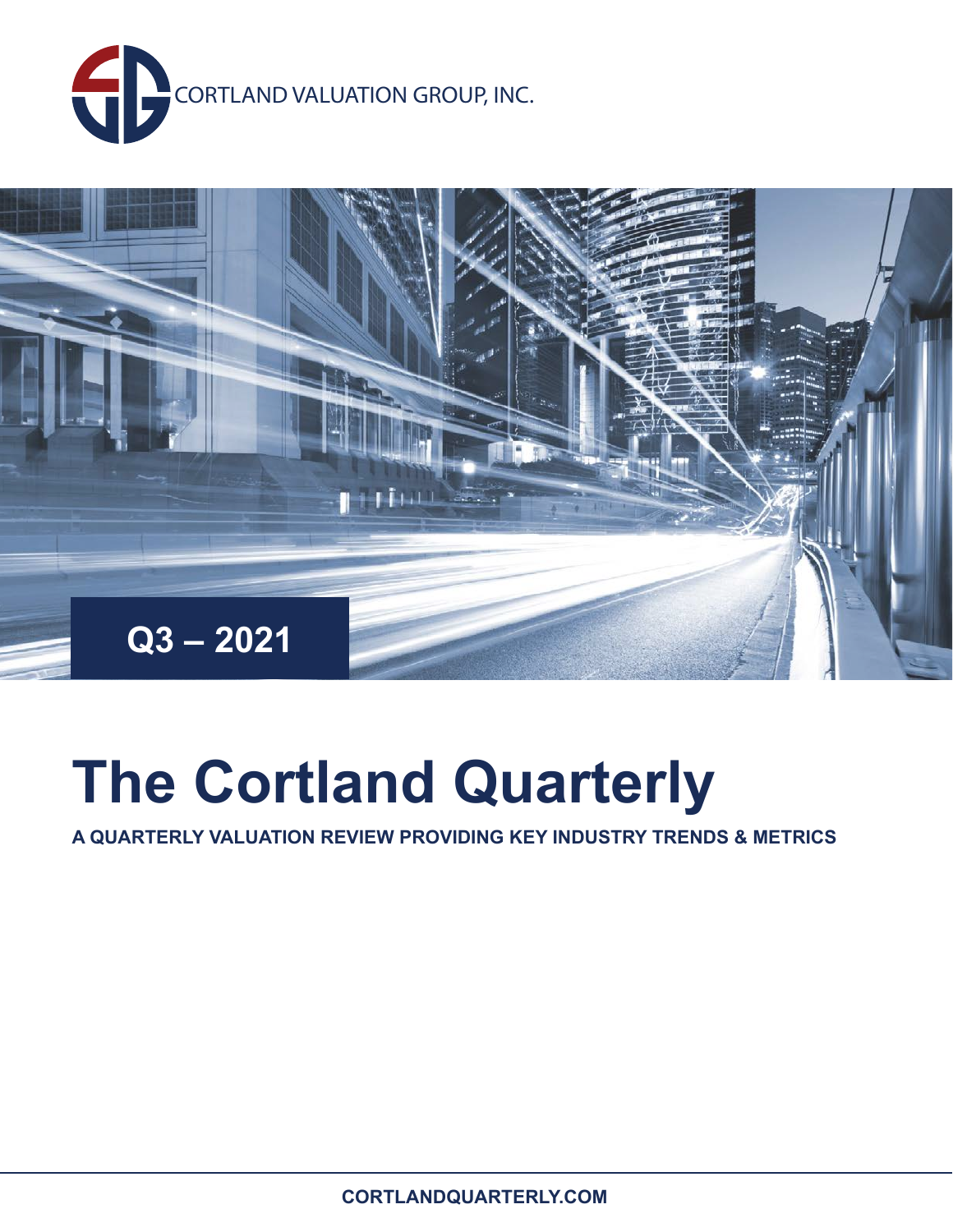## Cortland Valuation Group

Cortland Valuation Group (CVG) offers a dedicated team whose collective experience spans decades at large, national consulting firms in the areas of valuation, financial analysis and planning, and strategic and financial advisory. CVG was formed in order to better serve clients – providing big company experience with the personalized attention of a small firm. To this end, we have become trusted advisors who take the time to genuinely understand their organization's purpose, people and structure; strategic plans, growth potential and long-term objectives. Our experience stems from working with companies ranging from the early stage business to large clients involved in multi-billion dollar transactions.

Our clientele consists of business owners, corporate management teams, law firms, hedge funds and private-equity funds, accounting firms, and other financial advisors. Our services are tailored to meet each of our client's specific transactional, operational, and/or litigationrelated requirements.

### Valuation Services

Valuation issues surrounding mergers and acquisitions, financial reporting, restructuring, tax planning and disputes have become increasingly more complex as tax and accounting standards evolve. CVG and its team of experienced professionals have deep expertise and meet the definition of "Qualified Appraiser" for IRS requirements. Our work on behalf of public companies has been thoroughly reviewed and accepted by audit firms across the country and the Securities & Exchange Commission.

- Tax Compliance
- Gift & Estate Planning
- Partnership Structuring
- Dispute Resolution
- **Bankruptcy**
- Lender Support
- Financial Reporting
- Mergers & Acquisitions
- Transaction Pricing
- Fairness Opinions
- Intellectual Property
- Restructuring

### Consulting Services

CVG has national reach in providing strategic guidance to business owners and management teams. We understand the economic and market factors driving business, and have the experience and knowledge required to successfully execute key strategic plans. We also have the processes and procedures in place to help management achieve their objectives, while ensuring value is understood and measured throughout the business plan.

- Due Diligence
- Quality of Earnings
- Strategy & Competitive Analysis
- Pre-acquisition Analysis
- **C-Suite Advisory**
- Buy/Sell Side Guidance

#### CORTLAND VALUATION GROUP

#### **Senior Team**

**Margaret A. Fischer, ASA, CFA**  *Managing Director*  619.339.3007 mfischer@cortlandvaluation.com

**John B. Jackman, CFA**  *Managing Director* 858.922.6961 jjackman@cortlandvaluation.com

**Akila Narayanan, CFA** *Managing Director*  703.967.9021 anarayanan@cortlandvaluation.com

**Darin R. Neumyer, ASA Director** 312.375.7128 dneumyer@cortlandvaluation.com

**Vince L. Nidoy, ASA** *Director*  949.735.3280 vnidoy@cortlandvaluation.com

#### **Contact**

main: 202.629.1384 contact@cortlandvaluation.com www.cortlandvaluation.com

#### **Locations**

**CVG – East Region** 1725 I Street NW, Suite 300 Washington, DC 20006

**CVG – South Region** 10900 Stonelake Blvd. Building 2, Suite 100 Austin, TX 78759

**CVG – West Region** 4660 La Jolla Village Dr., Suite 100 San Diego, CA 92122

400 Spectrum Center Dr., Suite 1900 Irvine, CA 92618

#### **The Cortland Quarterly**

The Cortland Quarterly is a quarterly valuation review comprising 35 industries. It presents key financial and valuation measures over the trailing six quarters, providing the reader insight to today's performance and trending performance over time.

www.cortlandquarterly.com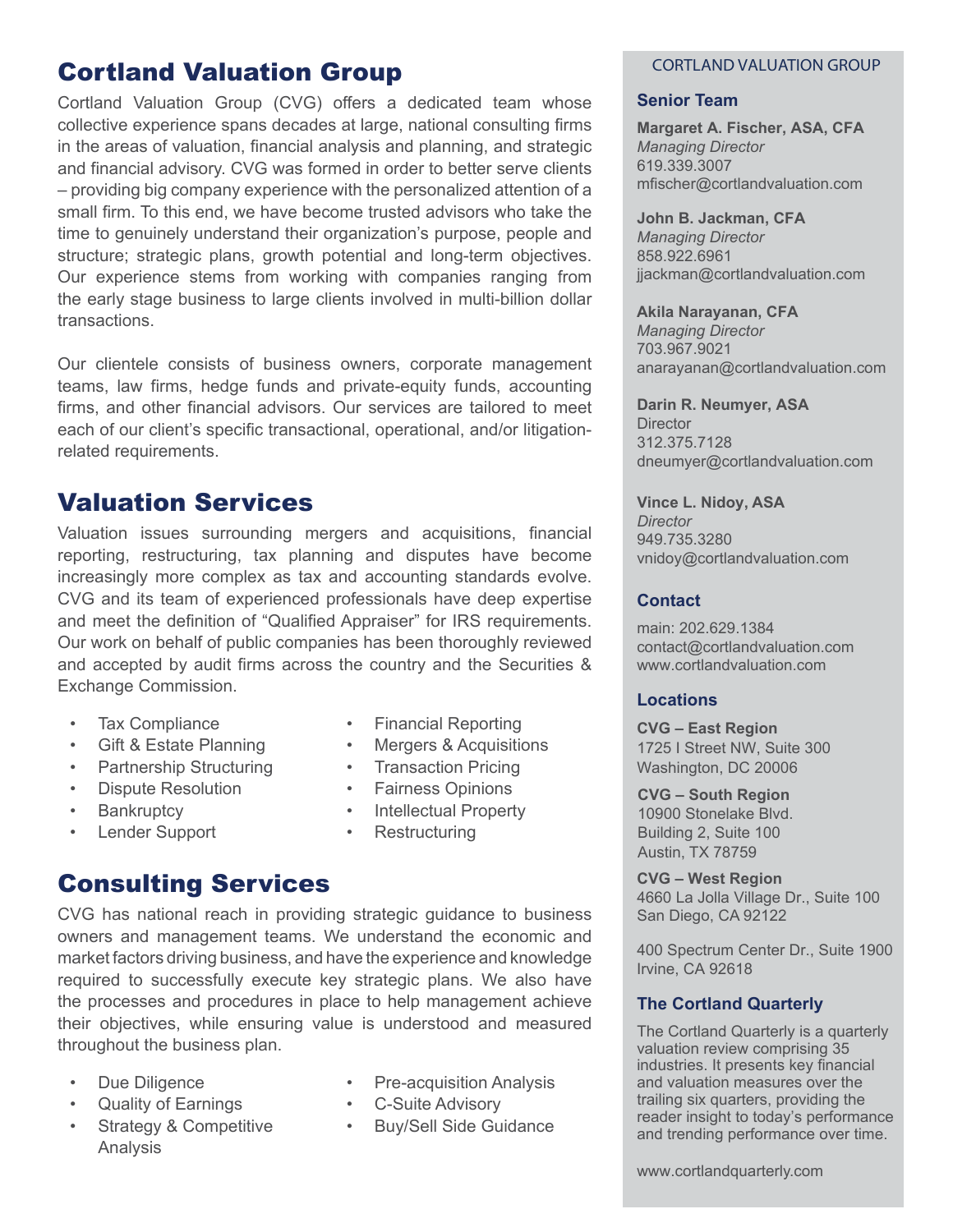#### **Cortland Valuation Group, Inc.** *QUARTERLY VALUATION REVIEW* **San Diego, CA │ Washington, D.C. │ Austin, TX** *Q3 - 2021* **Phone: 512-348-8088 │ www.cortlandquarterly.com**

|                                             |             | <b>VALUATION MULTIPLES</b> |                    |       |       |       |                   |                   |       |       |       |                   |                |                   |                   |                   |             |       |             |       |                        |       |             |       |                       |        |       |       |             |       |  |
|---------------------------------------------|-------------|----------------------------|--------------------|-------|-------|-------|-------------------|-------------------|-------|-------|-------|-------------------|----------------|-------------------|-------------------|-------------------|-------------|-------|-------------|-------|------------------------|-------|-------------|-------|-----------------------|--------|-------|-------|-------------|-------|--|
| <b>INDUSTRY</b>                             |             |                            | EV / Revenue (TTM) |       |       |       | EV / EBITDA (TTM) |                   |       |       |       |                   | EV / EBIT (TTM |                   |                   |                   |             |       |             |       | EV / Revenue (Forward) |       |             |       | EV / EBITDA (Forward) |        |       |       |             |       |  |
|                                             | <b>2Q20</b> | 3Q20                       | 4Q20               | IQ21  | 2Q21  | 3Q21  | <b>2Q20</b>       | 3Q20              | 4Q20  | 1Q21  | 2Q21  | 3Q21              | 2Q20           | 3Q20              | 4Q20              | 1Q21              | <b>2Q21</b> | 3Q21  | <b>2Q20</b> | 3Q20  | 4Q20                   | 1Q21  | <b>2Q21</b> | 3Q2'  | <b>2Q20</b>           | 3Q20   | 4Q20  | IQ21  | <b>2Q21</b> | 3Q21  |  |
| Aerospace & Defense                         | 1.6x        | 1.4x                       | 1.8x               | 2.1x  | 1.8x  | 1.8x  | 9.0x              | 9.2x              | 12.5x | 13.2x | 13.3x | 12.6              | 12.3x          | 13.9x             | 19.0x             | 18.3x             | 18.5x       | 15.4  | 1.4x        | 1.4x  | 1.7x                   | 1.8x  | 1.7x        | 1.7x  | 12.9x                 | 11.3x  | 12.6  | 14.1  | 14.3x       | 12.8x |  |
| Apparel & Footwear                          | 1.0x        | 1.0x                       | 1.4x               | 1.6x  | 1.7x  | 1.4x  | 5.4x              | 6.9x              | 10.9x | 13.1x | 8.2x  | 6.6x              | 21.3x          | 25.3x             | 37.1              | 36.2x             | 26.0x       | 14.4) | 1.2x        | 1.1x  | 1.3x                   | 1.4x  | 1.4x        | 1.2x  | 15.6x                 | 12.2x  | 12.3x | 11.8x | 10.6x       | 8.7x  |  |
| Autos & Auto Parts                          | 1.0x        | 1.0x                       | 1.2x               | 1.3x  | 1.3x  | 1.2x  | 9.8x              | 10.8              | 11.9x | 11.9x | 11.3x | 9.0x              | 16.0x          | 19.6x             | 20.0 <sub>x</sub> | 19.2x             | 17.6x       | 13.4  | 1.0x        | 1.0x  | 1.0x                   | 1.0x  | 1.1x        | 1.0x  | 11.5x                 | 9.8x   | 11.0  | 10.7x | 10.1x       | 9.3x  |  |
| Biotechnology                               | 5.4x        | 5.9x                       | 5.7x               | 5.5x  | 6.2x  | 5.9x  | 19.2x             | 19.0x             | 16.8x | 14.8x | 14.1x | 15.4              | 27.9x          | 25.9x             | 23.2x             | 17.7              | 16.5x       | 17.3x | 5.6x        | 5.8x  | 5.3x                   | 5.1x  | 5.9x        | 5.8x  | 6.7                   | 17.5x  | 13.4  | 12.2x | 16.7        | 23.3x |  |
| Broadcasting, Cable & Satellite             | 2.7x        | 2.9x                       | 3.2x               | 4.0x  | 3.9x  | 3.8x  | 9.0x              | 10.3x             | 11.9x | 11.2x | 11.8x | 10.2 <sub>2</sub> | 19.2x          | 22.4x             | 23.7x             | 18.3x             | 19.5x       | 17.2  | 2.9x        | 2.9x  | 3.1x                   | 3.6x  | 3.1x        | 2.9x  | 11.8>                 | 10.7x  | 11.3x | 11.3x | 11.1x       | 10.5x |  |
| <b>Communications Equipment</b>             | 2.0x        | 1.8x                       | 2.2x               | 2.3x  | 2.4x  | 2.1x  | 12.3x             | 10.9x             | 12.3x | 12.9x | 13.3x | 13.5x             | 25.7x          | 23.1              | 25.0x             | 26.2x             | 25.7x       | 27.3  | 1.8x        | 1.7x  | 2.0x                   | 2.1x  | 2.1x        | 2.1x  | 10.0>                 | 9.3x   | 11.6  | 12.1x | 11.7        | 11.3x |  |
| <b>Computers: Commercial Services</b>       | 2.6x        | 2.8x                       | 3.3x               | 3.7x  | 4.2x  | 4.2x  | 12.9x             | 14.2x             | 15.5x | 14.6x | 17.2x | 14.6×             | 19.4x          | 19.7x             | 23.7              | 24.1              | 25.2x       | 22.2x | 2.7x        | 2.7x  | 3.1x                   | 3.1x  | 3.3x        | 3.8x  | 14.8x                 | 12.9x  | 15.4  | 15.7x | 15.0x       | 14.1  |  |
| <b>Computers: Hardware</b>                  | 0.9x        | 0.9x                       | 1.5x               | 1.9x  | 1.9x  | 1.7x  | 10.0x             | 9.2x              | 10.4x | 11.6x | 11.8x | 11.8x             | 12.8x          | 14.1x             | 14.8x             | 15.4              | 16.2x       | 16.0x | 1.0x        | 0.9x  | 1.5x                   | 1.8x  | 1.8x        | 1.4x  | 8.8x                  | 8.5x   | 9.3x  | 9.5x  | 9.3x        | 8.9x  |  |
| Computers: Software                         | 5.5x        | 5.7x                       | 6.3x               | 6.0x  | 6.6x  | 6.0x  | 25.1x             | 22.8x             | 35.7x | 33.1x | 30.1x | 28.1              | 45.6x          | 33.4x             | 42.3x             | 36.5x             | 38.3x       | 41.9x | 6.2x        | 6.3x  | 6.5x                   | 5.7x  | 6.6x        | 6.1x  | 21.0x                 | 19.7x  | 23.0  | 20.7x | 22.6x       | 20.6x |  |
| <b>Computers: Storage &amp; Peripherals</b> | 1.6x        | 1.7x                       | 2.0x               | 2.2x  | 2.4x  | 2.2x  | 9.0x              | 8.8x              | 10.9x | 13.1x | 14.0x | 13.0x             | 16.9x          | 15.7x             | 18.1x             | 29.4x             | 24.4x       | 19.9x | 1.6x        | 1.6x  | 2.0x                   | 2.1x  | 2.2x        | 2.1x  | 8.1x                  | 7.9x   | 9.9x  | 10.1x | 9.8x        | 9.1x  |  |
| Environmental & Waste MGMT                  | 3.6x        | 3.8x                       | 4.0x               | 4.5x  | 4.6x  | 4.6x  | 14.8x             | 17.3>             | 15.8x | 15.9x | 18.6x | 17.2x             | 25.5x          | 26.1x             | 27.3x             | 28.5x             | 27.5x       | 27.2x | 3.7x        | 3.8x  | 3.7x                   | 4.0x  | 4.2x        | 4.2x  | 16.7x                 | 16.3x  | 16.9x | 16.3x | 16.5x       | 15.8x |  |
| Foods & Nonalcoholic Beverages              | 1.8x        | 2.1x                       | 2.2x               | 2.2x  | 2.2x  | 2.2x  | 11.4              | 11.3x             | 10.3x | 11.5x | 11.2x | 11.3x             | 18.1x          | 17.2x             | 17.3x             | 19.1              | 16.1x       | 16.3x | 2.2x        | 2.2x  | 2.3x                   | 2.4x  | 2.2x        | 2.1x  | 11.6x                 | 11.8x  | 12.3x | 13.0x | 12.1        | 11.5x |  |
| Healthcare: Facilities                      | 1.6x        | 1.8x                       | 2.1x               | 2.1x  | 2.0x  | 2.0x  | 8.9x              | 10.0x             | 9.4x  | 11.1x | 11.7x | 10.8x             | 17.0x          | 19.6x             | 17.6x             | 23.2x             | 19.5x       | 16.4x | 1.6x        | 1.7x  | 1.8x                   | 1.8x  | 1.8x        | 1.9x  | 11.5x                 | 9.4x   | 12.1  | 11.6x | 13.1x       | 11.9x |  |
| <b>Healthcare: Managed Care</b>             | 0.6x        | 0.6x                       | 0.7x               | 0.7x  | 0.6x  | 0.6x  | 12.2x             | 8.4x              | 9.1x  | 10.6x | 11.0x | 12.2x             | 15.6x          | 10.2x             | 10.4x             | 12.2x             | 12.3x       | 14.0x | 0.6x        | 0.5x  | 0.6x                   | 0.6x  | 0.6x        | 0.5x  | 8.7x                  | 9.0x   | 9.9x  | 10.0x | 10.3x       | 9.4x  |  |
| Heatlhcare: Pharmaceuticals                 | 2.6x        | 2.5x                       | 2.9x               | 2.9x  | 3.0x  | 2.8x  | 11.4x             | 11.5              | 11.8x | 10.6x | 10.9x | 10.7;             | 14.7x          | 17.3x             | 16.7x             | 16.6x             | 16.6x       | 14.4  | 3.2x        | 2.9x  | 3.2x                   | 3.3x  | 3.0x        | 2.9x  | 10.4x                 | 9.5x   | 9.8x  | 9.5x  | 10.2x       | 9.7x  |  |
| <b>Healthcare: Products &amp; Supplies</b>  | 5.1x        | 5.2x                       | 5.7x               | 6.1x  | 5.8x  | 5.4x  | 18.1x             | 22.4              | 25.8x | 26.7x | 25.6x | 22.8x             | 29.2x          | 39.0 <sub>x</sub> | 43.1x             | 42.8x             | 40.6x       | 37.2x | 5.2x        | 5.1x  | 5.2x                   | 5.3x  | 4.9x        | 5.3x  | 20.5x                 | 18.7x  | 19.6x | 19.3x | 20.0x       | 20.0x |  |
| Heavy Equipment & Trucks                    | 1.5x        | 1.7x                       | 1.9x               | 2.1x  | 2.1x  | 1.8x  | 10.8x             | 13.0x             | 16.7x | 19.0x | 16.0x | 13.7              | 13.2x          | 18.0x             | 24.1x             | 24.3x             | 23.0x       | 19.3x | 1.9x        | 1.8x  | 1.8x                   | 1.9x  | 2.1x        | 1.9x  | 15.8x                 | 13.2x  | 14.2  | 13.5x | 13.2x       | 11.9x |  |
| Homebuilding                                | 1.1x        | 1.3x                       | 1.2x               | 1.3x  | 1.3x  | 1.0x  | 9.4x              | 11.3x             | 9.0x  | 11.0x | 9.5x  | 7.6x              | 14.1x          | 14.4x             | 12.1x             | 13.5x             | 11.8x       | 9.6x  | 1.2x        | 1.3x  | 1.0x                   | 1.1x  | 1.1x        | 1.0x  | 11.6x                 | 10.1x  | 8.2x  | 9.3x  | 8.3x        | 7.9x  |  |
| Industrial Machinery                        | 1.9x        | 1.9x                       | 2.6x               | 2.9x  | 3.0x  | 2.6x  | 11.4x             | 12.7x             | 14.8x | 15.7x | 15.9x | 14.0x             | 15.7x          | 18.2x             | 20.9x             | 23.6x             | 24.3x       | 20.6x | 2.3x        | 2.3x  | 2.7x                   | 2.7x  | 2.7x        | 2.5x  | 14.5x                 | 13.5x  | 15.3x | 15.0x | 13.8x       | 12.6x |  |
| Lodging & Gaming                            | 2.6x        | 3.8x                       | 5.1x               | 7.2x  | 7.8x  | 5.6x  | 9.9x              | 19.3x             | 29.8x | 23.7x | 26.2x | 24.5x             | 17.1x          | 40.1x             | 48.8x             | 71.9x             | 60.7x       | 32.7x | 4.0x        | 3.8x  | 4.5x                   | 4.7x  | 4.4x        | 3.6x  | 20.3x                 | 19.8x  | 20.9x | 20.2x | 19.2x       | 15.2x |  |
| <b>Natural Gas Distribution</b>             | 3.8x        | 3.9x                       | 4.1x               | 4.3x  | 4.4x  | 4.2x  | 11.8x             | 11.2x             | 12.1x | 12.6x | 12.2x | 12.3x             | 18.1x          | 19.8x             | 20.3x             | 20.1x             | 20.0x       | 20.2x | 3.6x        | 3.6x  | 3.7x                   | 3.9x  | 3.9x        | 3.8x  | 11.1x                 | 10.1x  | 10.7x | 11.6x | 11.5x       | 11.2x |  |
| Oil & Gas: Equipment & Services             | 1.0x        | 1.0x                       | 1.3x               | 1.5x  | 2.1x  | 1.6x  | 6.1x              | 5.2x              | 7.4x  | 7.9x  | 10.8x | 9.6x              | 13.5x          | 13.9x             | 25.1x             | 30.1x             | 27.0x       | 23.5x | 1.6x        | 1.4x  | 1.7x                   | 1.5x  | 1.8x        | 1.4x  | 11.2x                 | 9.1x   | 9.3x  | 10.0x | 10.9x       | 9.6x  |  |
| Oil & Gas: Production & Marketing           | 2.0x        | 2.2x                       | 2.7x               | 3.9x  | 4.3x  | 3.5x  | 4.7x              | 5.5x              | 8.3x  | 10.1x | 13.2x | 10.5x             | 8.7x           | 13.7x             | 17.3x             | 15.3x             | 14.2x       | 18.0x | 2.6x        | 2.2x  | 2.3x                   | 2.8x  | 3.0x        | 2.7x  | 8.9x                  | 6.4x   | 6.1x  | 6.6x  | 6.0x        | 5.3x  |  |
| <b>Paper &amp; Forest Products</b>          | 1.6x        | 1.6x                       | 1.8x               | 2.0x  | 1.8x  | 1.9x  | 8.8x              | 8.7x              | 9.8x  | 10.2x | 9.7x  | 9.7x              | 15.6x          | 18.4x             | 16.5x             | 16.2x             | 16.1x       | 15.2x | 1.6x        | 1.7x  | 1.9x                   | 1.9x  | 1.7x        | 1.8x  | 10.7x                 | 9.6x   | 10.0x | 9.5x  | 8.1x        | 8.6x  |  |
| Publishing & Advertising                    | 1.4x        | 1.5x                       | 1.8x               | 2.2x  | 2.2x  | 2.0x  | 8.7x              | 10.2x             | 11.9x | 13.1x | 13.0x | 11.1              | 20.9x          | 27.9x             | 23.6x             | 26.1              | 25.9x       | 18.2x | 1.6x        | 1.6x  | 1.8x                   | 2.1x  | 2.3x        | 2.2x  | 9.6x                  | 9.1x   | 11.2  | 11.9x | 13.8x       | 11.4x |  |
| <b>Real Estate Investment Trusts</b>        | 9.6x        | 9.5x                       | 11.2x              | 12.0x | 13.2x | 12.5x | 16.4              | 16.2x             | 18.1× | 20.9x | 22.1x | 21.4              | 28.8x          | 30.5x             | 33.9x             | 39.9 <sub>x</sub> | 44.1x       | 40.6  | 10.8x       | 10.8x | 11.3x                  | 12.3x | 12.5x       | 12.0) | 17.7>                 | 16.4x  | 17.3x | 19.5x | 19.8x       | 19.0x |  |
| Restaurants                                 | 2.0x        | 2.3x                       | 2.6x               | 3.7x  | 3.2x  | 2.7x  | 13.6x             | 16.6)             | 18.8x | 23.1x | 20.1x | 15.0)             | 25.1x          | 33.9x             | 32.2x             | 33.2x             | 33.5x       | 27.5  | 3.0x        | 2.9x  | 2.9x                   | 3.4x  | 2.4x        | 2.5x  | 20.8x                 | 19.1›  | 19.0  | 19.7x | 15.7x       | 14.5x |  |
| <b>Retailing: General</b>                   | 0.6x        | 0.5x                       | 0.7x               | 0.8x  | 0.8x  | 0.6x  | 7.3x              | 11.5 <sub>2</sub> | 11.3x | 11.0x | 10.3x | 6.1x              | 16.8x          | 17.5x             | 17.3x             | 16.0x             | 14.9x       | 13.0x | 0.5x        | 0.5x  | 0.7x                   | 0.8x  | 0.8x        | 0.6x  | $ 0.7\rangle$         | l 1.6x | 8.8x  | 9.7x  | 8.1x        | 8.9x  |  |
| <b>Retailing: Specialty</b>                 | 0.7x        | 0.7x                       | 0.8x               | 0.9x  | 1.0x  | 0.7x  | 8.3x              | 7.9x              | 7.9x  | 9.3x  | 8.3x  | 7.4x              | 16.3x          | 16.5x             | 14.4x             | 14.8 <sub>2</sub> | 11.8x       | 10.1  | 0.6x        | 0.6x  | 0.7x                   | 0.8x  | 0.9x        | 0.7x  | 13.2x                 | 11.0x  | 8.6x  | 10.1x | 9.4x        | 7.5x  |  |
| Semiconductor Equipment                     | 3.6x        | 3.2x                       | 4.3x               | 5.1x  | 4.5x  | 3.7x  | 16.0x             | 13.7              | 18.4× | 22.8x | 20.4x | 16.1)             | 20.4x          | 19.1              | 22.1              | 26.7              | 23.7x       | 19.9× | 3.3x        | 2.8x  | 3.6x                   | 4.0x  | 3.7x        | 2.8x  | 15.3x                 | 12.2x  | 14.0  | 15.1  | 13.9x       | 12.3x |  |
| Semiconductors                              | 6.2x        | 6.5x                       | 8.3x               | 8.2x  | 7.7x  | 7.3x  | 18.8x             | 20.8              | 23.8x | 23.9x | 24.1x | 21.4              | 27.9x          | 28.4x             | 37.7              | 37.3              | 34.4x       | 29.9x | 6.2x        | 5.6x  | 6.3x                   | 6.4x  | 6.2x        | 6.7x  | 16.8x                 | 16.1x  | 18.2  | 14.3x | 16.2x       | 15.5x |  |
| Supermarkets & Drugstores                   | 0.6x        | 0.5x                       | 0.5x               | 0.6x  | 0.6x  | 0.6x  | 8.2x              | 7.5x              | 8.3x  | 10.5x | 10.3x | 8.7x              | 17.6x          | 17.7              | 17.8x             | 17.2x             | 17.9x       | 18.2x | 0.6x        | 0.5x  | 0.6x                   | 0.6x  | 0.6x        | 0.6x  | 10.8x                 | 10.9x  | 10.8x | 12.5x | 11.6x       | 11.2x |  |
| <b>Telecommunications: Wireless</b>         | 2.1x        | 2.0x                       | 2.0x               | 2.3x  | 2.3x  | 2.2x  | 6.9x              | 6.6x              | 5.9x  | 6.1x  | 7.2x  | 6.4x              | 16.9x          | 15.1x             | 13.5x             | 16.7x             | 19.2x       | 15.8x | 2.4x        | 2.2x  | 2.3x                   | 2.1x  | 2.2x        | 2.2x  | 7.8x                  | 7.9x   | 7.2x  | 7.5x  | 7.8x        | 7.9x  |  |
| <b>Telecommunications: Wireline</b>         | 2.1x        | 2.0x                       | 2.0x               | 2.3x  | 2.3x  | 2.2x  | 6.4x              | 6.1x              | 5.7x  | 6.0x  | 6.4x  | 6.2x              | 15.1x          | 12.9x             | 14.8x             | 16.1x             | 16.7x       | 12.7x | 2.3x        | 2.1x  | 2.2x                   | 1.9x  | 2.0x        | 2.2x  | 7.7x                  | 7.5x   | 6.9x  | 7.4x  | 7.0x        | 6.7x  |  |
| Transportation: Commercial                  | 1.5x        | 1.6x                       | 1.7x               | 2.0x  | 1.8x  | 1.7x  | 9.6x              | 8.8x              | 11.1x | 11.9x | 13.4x | 11.7x             | 16.7x          | 19.5x             | 20.7x             | 22.0x             | 19.8x       | 16.6x | 1.5x        | 1.6x  | 1.6x                   | 1.7x  | 1.6x        | 1.5x  | 12.2x                 | 11.7x  | 13.6x | 13.7x | 12.9x       | 11.7x |  |

\*\* The 35 CVG Industry Indices presented herein are comprised of public companies ranging in numbers between approximately 15 and 70 companies. The presented data reflects the median measure by industry. \*\* Readers interested in detailed data of a particular industry are invited to contact the Cortland Valuation team.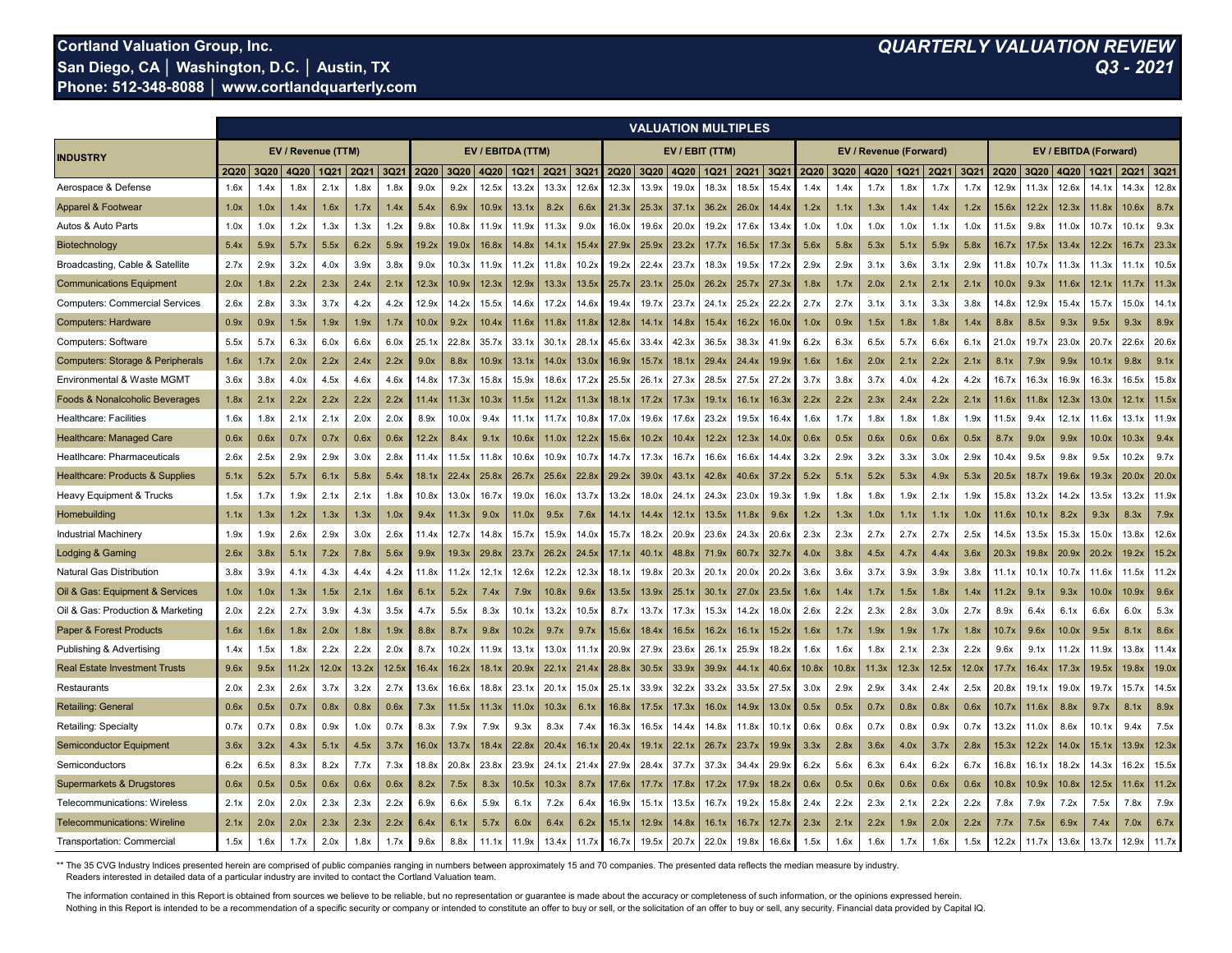#### **Cortland Valuation Group, Inc.** *QUARTERLY VALUATION REVIEW* **San Diego, CA | Washington, D.C. | Austin, TX Phone: 512-348-8088 │ www.cortlandquarterly.com**

|                                             |             |      |      |      |             |      |             |       |       |        |                  |       |             |             |      | <b>VALUATION MULTIPLES</b><br><b>PRICE TO SALES</b><br><b>PRICE TO EARNINGS</b><br><b>PRICE TO BOOK VALUE</b><br>EV / Unlevered Cash Flow<br><b>Market Cap / Levered Cash Flow</b> |             |      |                   |       |       |       |             |       |             |       |       |       |             |       |
|---------------------------------------------|-------------|------|------|------|-------------|------|-------------|-------|-------|--------|------------------|-------|-------------|-------------|------|------------------------------------------------------------------------------------------------------------------------------------------------------------------------------------|-------------|------|-------------------|-------|-------|-------|-------------|-------|-------------|-------|-------|-------|-------------|-------|
| <b>INDUSTRY</b>                             |             |      |      |      |             |      |             |       |       |        |                  |       |             |             |      |                                                                                                                                                                                    |             |      |                   |       |       |       |             |       |             |       |       |       |             |       |
|                                             | <b>2Q20</b> | 3Q20 | 4Q20 | 1Q21 | <b>2Q21</b> | 3Q21 | <b>2Q20</b> | 3Q20  | 4Q20  | IQ21   | 2Q2 <sup>-</sup> | 3Q21  | <b>2Q20</b> | <b>3Q20</b> | 4Q20 | 1Q21                                                                                                                                                                               | <b>2Q21</b> | 3Q21 | 2Q20              | 3Q20  | 4Q20  | 1Q21  | <b>2Q21</b> | 3Q21  | <b>2Q20</b> | 3Q20  | 4Q20  | 1Q21  | <b>2Q21</b> | 3Q21  |
| Aerospace & Defense                         | 1.5x        | 1.4x | 1.5x | 1.6x | 1.6x        | 1.5  | 17.2x       | 20.5x | 31.5x | 30.0x  | 27.2             | 28.6  | 3.5x        | 2.9x        | 3.7x | 4.6x                                                                                                                                                                               | 4.2x        | 3.6x | 29.8              | 24.6x | 27.2x | 24.4  | 22.1        | 22.6x | 21.4x       | 21.3x | 27.7  | 23.0x | 20.1        | 20.2x |
| Apparel & Footwear                          | 0.7x        | 0.8x | 1.2x | 1.3x | 1.4x        | 1.1x | 28.3x       | 39.9x | 58.0x | 44.7x  | 36.7             | 20.9x | 2.0x        | 2.1x        | 3.1x | 3.7x                                                                                                                                                                               | 4.2x        | 3.1x | 16.9x             | 11.8x | 11.8  | 19.0x | 17.3x       | 14.2x | 13.6x       | 8.1x  | 9.1x  | 18.8x | 13.7        | 14.0x |
| Autos & Auto Parts                          | 0.7x        | 0.7x | 0.8x | 0.9x | 0.8x        | 0.7x | 18.8        | 23.3x | 24.5x | 27.0x  | 21.4             | 12.8x | 1.6x        | 2.0x        | 2.0x | 2.4x                                                                                                                                                                               | 2.3x        | 2.1x | 14.4              | 14.6x | 15.7  | 16.4x | 17.5        | 15.2x | 9.9x        | 12.4x | 10.7> | 11.4x | 12.5x       | 12.4x |
| Biotechnology                               | 5.1x        | 5.7x | 5.5x | 5.6x | 5.8x        | 5.6x | 45.7        | 44.1× | 38.9x | 30.2x  | 29.9x            | 34.9x | 4.2x        | 4.6x        | 4.6x | 4.5x                                                                                                                                                                               | 4.9x        | 4.4x | 31.3x             | 32.1x | 33.0  | 27.7  | 30.8        | 35.7  | 31.3x       | 30.4x | 32.0x | 28.8x | 30.3        | 35.7x |
| Broadcasting, Cable & Satellite             | 1.7x        | 2.1x | 2.6x | 2.5x | 2.7x        | 2.6x | 32.9x       | 27.2x | 29.0x | 29.4x  | 29.9x            | 26.4  | 1.5x        | 1.4x        | 1.7x | 2.3x                                                                                                                                                                               | 1.9x        | 1.7x | 25.2x             | 20.8x | 22.4x | 22.0  | 25.8        | 27.6x | 22.7        | 18.0x | 19.9x | 20.6x | 24.3x       | 24.0x |
| <b>Communications Equipment</b>             | 2.0x        | 1.7x | 2.1x | 2.2x | 2.3x        | 2.2x | 34.1        | 35.3x | 42.3x | 44.5x  | 40.0x            | 48.0x | 1.7x        | 1.6x        | 2.2x | 2.8x                                                                                                                                                                               | 3.2x        | 2.8x | 16.8x             | 12.8x | 19.2x | 18.2x | 19.8x       | 17.7  | 17.8›       | 16.2x | 19.8x | 21.7x | 21.5x       | 22.5x |
| <b>Computers: Commercial Services</b>       | 2.4x        | 2.3x | 3.3x | 3.5x | 3.9x        | 3.9x | 32.4        | 29.8x | 36.6x | 39.1x  | 41.2x            | 40.6x | 4.5x        | 4.5x        | 5.4x | 5.3x                                                                                                                                                                               | 5.6x        | 5.5x | 23.2x             | 20.7x | 22.4  | 20.8x | 21.3x       | 22.5x | 21.5x       | 20.3x | 20.1  | 20.6x | 20.9x       | 21.8x |
| <b>Computers: Hardware</b>                  | 1.0x        | 0.9x | 1.2x | 1.2x | 1.5x        | 1.4x | 18.9x       | 21.7x | 24.0x | 26.6x  | 28.6x            | 26.8x | 2.1x        | 2.4x        | 3.5x | 5.1x                                                                                                                                                                               | 5.5x        | 4.4x | 11.2x             | 12.0x | 13.3x | 15.4x | 18.9x       | 17.3x | 10.8x       | 11.6x | 12.3x | 14.8x | 18.7x       | 20.4x |
| Computers: Software                         | 5.6x        | 5.6x | 7.4x | 6.9x | 7.4x        | 6.7x | 80.4x       | 83.9x | 69.5x | 69.3x  | 66.5x            | 52.1x | 5.3x        | 5.7x        | 7.8x | 7.5x                                                                                                                                                                               | 8.5x        | 8.1x | 29.2x             | 26.7x | 23.6x | 29.8x | 25.2x       | 26.8x | 34.0x       | 29.3x | 25.4  | 29.5x | 23.0x       | 28.9x |
| <b>Computers: Storage &amp; Peripherals</b> | 1.4x        | 1.4x | 1.6x | 1.8x | 1.8x        | 1.7x | 18.6x       | 22.3x | 30.7x | 50.4x  | 41.7x            | 33.1x | 4.1x        | 4.3x        | 4.6x | 5.6x                                                                                                                                                                               | 6.0x        | 6.1x | 9.8x              | 12.0x | 15.1  | 16.6x | 13.9x       | 15.5x | 10.8x       | 12.3x | 14.5  | 16.8x | 16.1x       | 15.9x |
| Environmental & Waste MGMT                  | 2.9x        | 3.0x | 3.3x | 3.5x | 3.4x        | 3.6x | 42.1        | 42.6x | 43.5x | 47.2x  | 44.0x            | 44.7x | 3.7x        | 4.2x        | 4.2x | 4.2x                                                                                                                                                                               | 4.5x        | 4.5x | 28.9x             | 22.2x | 31.1  | 32.8x | 29.5x       | 34.0x | 27.9x       | 20.4x | 30.5x | 31.1x | 24.8x       | 31.9x |
| <b>Foods &amp; Nonalcoholic Beverages</b>   | 1.5x        | 1.4x | 1.6x | 1.6x | 1.5x        | 1.5x | 26.8x       | 25.5x | 27.4x | 29.3x  | 22.9x            | 21.4  | 2.2x        | 2.2x        | 2.6x | 3.0x                                                                                                                                                                               | 2.8x        | 2.7x | 24.9x             | 20.4x | 22.8  | 23.3x | 26.0        | 29.1x | 20.2x       | 17.3x | 25.2x | 21.5x | 23.2x       | 25.8x |
| <b>Healthcare: Facilities</b>               | 1.0x        | 1.4x | 1.6x | 1.5x | 1.5x        | 1.4x | 26.0x       | 27.2x | 32.9x | 40.4x  | 34.6x            | 27.9x | 3.0x        | 3.4x        | 3.5x | 3.9x                                                                                                                                                                               | 4.0x        | 4.1x | 20.3x             | 15.6x | 16.4x | 17.3x | 18.7        | 31.6x | 13.0x       | 13.7x | 14.6x | 14.7x | 13.4x       | 25.1x |
| Healthcare: Managed Care                    | 0.6x        | 0.5x | 0.6x | 0.6x | 0.6x        | 0.5x | 23.9x       | 15.2x | 15.6x | 19.2x  | 18.8x            | 23.7  | 1.6x        | 1.3x        | 1.6x | 1.7x                                                                                                                                                                               | 1.7x        | 1.4x | 22.3x             | 16.9x | 20.5x | 7.1x  | 10.5x       | 11.1x | 21.1x       | 12.0x | 22.6  | 6.6x  | 9.6x        | 10.3x |
| Heatlhcare: Pharmaceuticals                 | 2.3x        | 2.1x | 1.9x | 1.9x | 2.2x        | 2.1x | 20.7        | 23.5x | 24.5x | 25.4x  | 23.5x            | 22.0x | 4.4x        | 4.4x        | 4.7x | 3.9x                                                                                                                                                                               | 4.0x        | 3.8x | 16.3x             | 17.7x | 17.8x | 17.1  | 18.2x       | 18.0x | 15.2x       | 16.6x | 14.4x | 15.5x | 17.7x       | 15.6x |
| <b>Healthcare: Products &amp; Supplies</b>  | 4.6x        | 5.0x | 5.5x | 5.6x | 5.5x        | 5.2x | 59.8x       | 65.5x | 75.6x | 74.0x  | 68.9x            | 64.9x | 4.7x        | 4.3x        | 4.7x | 4.9x                                                                                                                                                                               | 4.5x        | 4.7x | 44.3 <sub>2</sub> | 40.9x | 40.1  | 43.4x | 34.9x       | 31.6x | 37.9x       | 39.5x | 39.9x | 43.0x | 35.0x       | 31.1x |
| Heavy Equipment & Trucks                    | 1.1x        | 1.4x | 1.6x | 1.8x | 1.7x        | 1.6x | 19.8x       | 23.2x | 28.9x | 33.5x  | 31.3x            | 28.6x | 2.2x        | 2.4x        | 2.9x | 3.4x                                                                                                                                                                               | 3.3x        | 2.9x | 18.1              | 20.8x | 27.0x | 23.4x | 19.8x       | 19.5x | 14.4x       | 19.2x | 27.7x | 23.7x | 20.0x       | 18.8x |
| Homebuilding                                | 0.8x        | 1.0x | 0.9x | 1.0x | 0.9x        | 0.8x | 17.6x       | 19.7x | 17.6x | 16.6x  | 17.1             | 11.7x | 1.5x        | 1.9x        | 1.9x | 2.1x                                                                                                                                                                               | 2.1x        | 1.7x | 18.5x             | 16.2x | 15.9x | 15.9x | 17.0x       | 22.1x | 13.9x       | 14.3x | 13.7  | 13.9x | 15.4        | 20.7x |
| <b>Industrial Machinery</b>                 | 1.7x        | 1.9x | 2.6x | 2.8x | 2.9x        | 2.6x | 23.4        | 28.5x | 33.6x | 37.2x  | 40.1             | 32.8x | 2.8x        | 2.6x        | 3.3x | 3.7x                                                                                                                                                                               | 3.5x        | 3.3x | 20.8x             | 19.8x | 23.4x | 25.4  | 25.2        | 23.8x | 18.2x       | 18.1x | 21.2  | 24.5x | 26.0x       | 23.4x |
| Lodging & Gaming                            | 1.0x        | 1.6x | 2.8x | 3.9x | 5.4x        | 3.4x | 23.9x       | 64.8x | 72.1x | 104.6x | 93.3x            | 49.8x | 1.4x        | 2.2x        | 2.6x | 2.9x                                                                                                                                                                               | 3.3x        | 3.6x | 25.0x             | 32.3x | 53.0x | 62.9x | 33.4        | 29.7x | 12.4x       | 16.2x | 71.1  | 65.5x | 24.6x       | 23.1x |
| <b>Natural Gas Distribution</b>             | 2.2x        | 2.0x | 2.2x | 2.5x | 2.4x        | 2.2x | 25.6x       | 23.4x | 24.3x | 25.4x  | 24.4x            | 24.7x | 1.8x        | 1.8x        | 1.9x | 2.0x                                                                                                                                                                               | 2.0x        | 1.9x | 73.0x             | 49.2x | 49.7x | 91.0x | 41.5x       | 38.5x | 28.1x       | 27.0x | 30.2x | 28.9x | 41.5x       | 27.1x |
| Oil & Gas: Equipment & Services             | 0.3x        | 0.3x | 0.4x | 0.8x | 1.1x        | 0.9x | 20.5x       | 10.4x | 25.5x | 13.4x  | 57.3x            | 112.6 | 0.8x        | 0.6x        | 0.9x | 0.9x                                                                                                                                                                               | 1.1x        | 1.0x | 9.9x              | 7.0x  | 9.4x  | 9.2x  | 10.4x       | 11.0x | 5.3x        | 3.1x  | 5.3x  | 5.9x  | 7.1x        | 8.8x  |
| Oil & Gas: Production & Marketing           | 0.8x        | 0.9x | 1.2x | 1.7x | 2.1x        | 2.1x | 15.3x       | 21.7x | 25.3x | 24.7x  | 22.1x            | 30.9x | 1.0x        | 1.0x        | 1.2x | 1.6x                                                                                                                                                                               | 1.8x        | 1.7x | 17.7x             | 16.5x | 17.7x | 24.1x | 28.1x       | 18.1x | 22.8x       | 12.6x | 11.1x | 22.0x | 26.6x       | 15.3x |
| <b>Paper &amp; Forest Products</b>          | 1.1x        | 1.3x | 1.4x | 1.5x | 1.6x        | 1.6x | 18.1x       | 25.1x | 22.1x | 24.1x  | 23.1x            | 21.0x | 2.0x        | 2.4x        | 2.8x | 2.7x                                                                                                                                                                               | 2.8x        | 2.6x | 16.5x             | 18.1x | 18.2x | 17.1x | 17.1x       | 22.2x | 13.7x       | 15.2x | 16.2x | 14.5x | 12.5x       | 17.8x |
| Publishing & Advertising                    | 0.8x        | 0.8x | 1.1x | 1.4x | 1.6x        | 1.5x | 22.0x       | 33.2x | 37.1x | 49.2x  | 36.6x            | 28.6x | 1.6x        | 1.9x        | 2.7x | 2.9x                                                                                                                                                                               | 2.8x        | 2.7x | 23.5x             | 20.2x | 21.7x | 22.1x | 16.8x       | 19.0x | 21.8x       | 14.3x | 18.1x | 13.7x | 13.5x       | 19.5x |
| <b>Real Estate Investment Trusts</b>        | 5.1x        | 5.2x | 6.5x | 7.6x | 8.5x        | 7.6x | 48.0x       | 48.9x | 60.7x | 60.3x  | 79.2x            | 65.5x | 1.7x        | 1.6x        | 1.8x | 1.9x                                                                                                                                                                               | 2.0x        | 2.0x | 19.7x             | 21.0x | 23.5x | 26.7x | 29.3x       | 25.7x | 13.6x       | 14.4x | 17.3x | 21.0x | 25.5x       | 16.6x |
| Restaurants                                 | 1.4x        | 1.6x | 1.8x | 2.6x | 2.5x        | 2.1x | 36.3x       | 52.8x | 53.6x | 60.2x  | 51.6x            | 42.1  | 4.0x        | 4.0x        | 5.3x | 7.0x                                                                                                                                                                               | 6.1x        | 5.8x | 38.6x             | 60.7x | 46.3x | 45.0x | 38.5x       | 27.3x | 32.7x       | 56.0x | 41.7  | 43.9x | 36.3x       | 24.4x |
| <b>Retailing: General</b>                   | 0.3x        | 0.3x | 0.4x | 0.6x | 0.7x        | 0.7x | 22.5x       | 26.7x | 25.1x | 23.8x  | 24.1x            | 17.7  | 3.4x        | 3.2x        | 3.7x | 3.7x                                                                                                                                                                               | 3.1x        | 3.1x | 21.6x             | 15.5x | 9.9x  | 12.7  | 16.0x       | 15.8x | 19.6x       | 15.4x | 11.5x | 13.1x | 13.2x       | 16.1x |
| Retailing: Specialty                        | 0.4x        | 0.6x | 0.6x | 0.7x | 0.7x        | 0.6x | 21.7        | 22.0x | 18.8x | 21.0x  | 16.7x            | 12.1  | 2.1x        | 2.3x        | 2.9x | 3.2x                                                                                                                                                                               | 3.3x        | 2.9x | 25.7x             | 13.6x | 10.2x | 8.3x  | 10.1x       | 11.6x | 16.9x       | 6.3x  | 6.2x  | 7.1x  | 7.1x        | 8.4x  |
| <b>Semiconductor Equipment</b>              | 3.2x        | 3.0x | 3.9x | 4.5x | 4.1x        | 3.1x | 33.2x       | 32.2x | 37.8x | 45.3x  | 38.9x            | 30.3  | 2.4x        | 2.3x        | 3.6x | 41x                                                                                                                                                                                | 4.4x        | 3.7x | 23.6x             | 23.0x | 30.4  | 32.6x | 37.8x       | 30.8x | 23.9x       | 23.9x | 31.1  | 35.7x | 40.6        | 32.0x |
| Semiconductors                              | 5.2x        | 6.0x | 7.4x | 7.6x | 7.3x        | 7.2x | 48.4        | 55.3x | 63.5x | 58.3x  | 57.4             | 54.2x | 4.0x        | 4.2x        | 6.1x | 6.0x                                                                                                                                                                               | 5.8x        | 5.4x | 27.4              | 28.9x | 38.7  | 38.9x | 37.3        | 33.4x | 29.2x       | 29.7x | 43.4  | 46.7x | 38.6x       | 38.6x |
| <b>Supermarkets &amp; Drugstores</b>        | 0.3x        | 0.3x | 0.3x | 0.4x | 0.3x        | 0.3x | 20.4        | 16.1x | 20.7x | 25.3x  | 23.9x            | 23.3x | 1.6x        | 1.5x        | 1.7x | 2.2x                                                                                                                                                                               | 2.2x        | 1.8x | 17.2x             | 15.0x | 16.8  | 22.5  | 23.4        | 24.4x | 8.9x        | 7.6x  | 15.4  | 16.9x | 19.7        | 21.6x |
| <b>Telecommunications: Wireless</b>         | 1.8x        | 1.8x | 1.5x | 1.7x | 1.7x        | 1.5x | 20.8        | 18.8x | 16.2x | 24.0x  | 18.3)            | 63.4  | 1.4x        | 1.2x        | 1.1x | 1.3x                                                                                                                                                                               | 1.2x        | 1.1x | 29.7              | 17.1x | 31.3x | 24.6x | 17.11       | 17.2x | 34.1x       | 17.8x | 27.0x | 25.4x | 28.9x       | 32.3x |
| <b>Telecommunications: Wireline</b>         | 1.5x        | 1.2x | 1.2x | 1.3x | 1.4x        | 1.1x | 16.9x       | 16.5x | 13.2x | 17.6x  | 18.4x            | 15.1x | 2.3x        | 1.2x        | 1.1x | 1.4x                                                                                                                                                                               | 2.2x        | 1.9x | 14.6x             | 12.0x | 13.6x | 13.3x | 11.9        | 12.3x | 7.4x        | 5.2x  | 5.8x  | 5.0x  | 7.1x        | 11.1x |
| <b>Transportation: Commercial</b>           | 1.3x        | 1.4x | 1.5x | 1.7x | 1.8x        | 1.6x | 25.4        | 29.7  | 32.6x | 33.3x  | 29.9x            | 25.6  | 2.9x        | 3.5x        | 4.1x | 4.6x                                                                                                                                                                               | 4.6x        | 4.1  | 32.3              | 30.9x | 34.2  | 38.3  | 36.3        | 33.0x | 31          | 30.1  | 35.0x | 39.0x | 35.8x       | 33.6x |

\*\* The 35 CVG Industry Indices presented herein are comprised of public companies ranging in numbers between approximately 15 and 70 companies. The presented data reflects the median measure by industry. Readers interested in detailed data of a particular industry are invited to contact the Cortland Valuation team.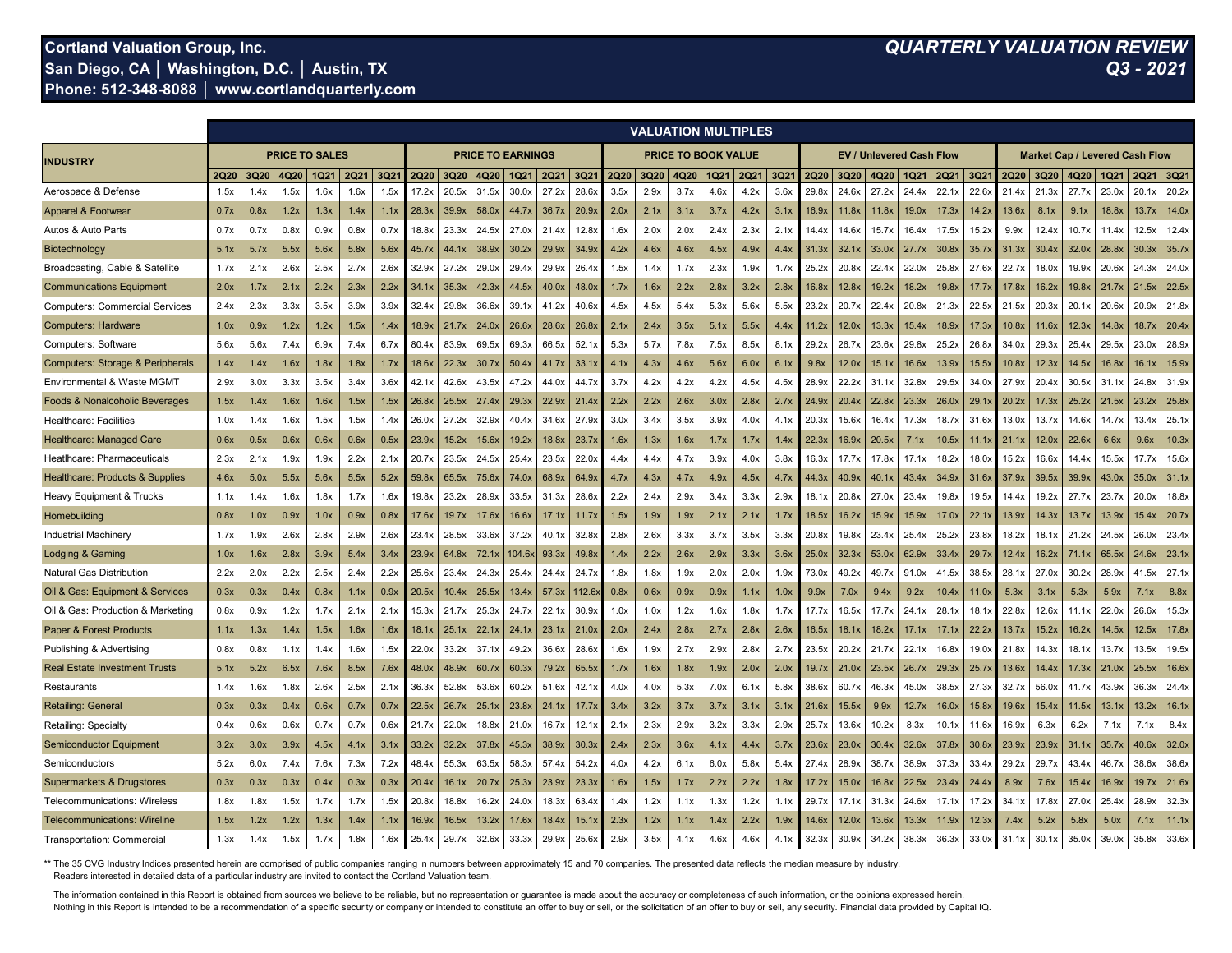## **Cortland Valuation Group, Inc.** *QUARTERLY VALUATION REVIEW*

**San Diego, CA │ Washington, D.C. │ Austin, TX** *Q3 - 2021* **Phone: 512-348-8088 │ www.cortlandquarterly.com**

|                                             |                                                           |                  |           |          |         |                  |             |          |               |          |                   |         | <b>GROWTH RATES &amp; MARGINS</b><br><b>EBIT Growth (TTM)</b> |          |                  |          |                      |                |                |                |                    |             |                  |                  |                |                  |                |               |       |       |
|---------------------------------------------|-----------------------------------------------------------|------------------|-----------|----------|---------|------------------|-------------|----------|---------------|----------|-------------------|---------|---------------------------------------------------------------|----------|------------------|----------|----------------------|----------------|----------------|----------------|--------------------|-------------|------------------|------------------|----------------|------------------|----------------|---------------|-------|-------|
| <b>INDUSTRY</b>                             | <b>Revenue Growth (TTM)</b><br><b>EBITDA Growth (TTM)</b> |                  |           |          |         |                  |             |          |               |          |                   |         |                                                               |          |                  |          | <b>EBITDA MARGIN</b> |                |                |                | <b>EBIT MARGIN</b> |             |                  |                  |                |                  |                |               |       |       |
|                                             | <b>2Q20</b>                                               | 3Q20             | 4Q20      | IQ21     | 2Q21    | 3Q21             | <b>2Q20</b> | 3Q20     | 4Q20          | 1Q21     | 2Q21              | 3Q21    | 2Q20                                                          | 3Q20     | 4Q20             | IQ21     | 2Q21                 | 3Q21           | <b>2Q20</b>    | <b>3Q20</b>    | 4Q20               | <b>1Q21</b> | 2Q21             | 3Q21             | 2Q20           | 3Q20             | 4Q20           | Q21           | 2Q21  | 3Q21  |
| Aerospace & Defense                         | $-0.5%$                                                   | $-4.6%$          | $-6.9%$   | $-5.3%$  | $-3.0%$ | 2.3%             | $-7.7%$     | $-7.9%$  | -6.3%         | $-3.6%$  | 3.7%              | 5.5%    | $-6.3%$                                                       | $-8.5%$  | $-8.19$          | $-0.6%$  | 6.19                 | 4.89           | 12.9%          | 13.19          | 13.4%              | 12.7%       | 13.1             | 14.1'            | 12.9%          | 13.19            | 13.49          | 12.7%         | 13.1% | 14.1% |
| Apparel & Footwea                           | $-8.3%$                                                   | $-11.8$          | 13.5%     | 13.6%    | 2.4%    | 13.6%            | $-39.9%$    | $-53.2%$ | $-54.6%$      | $-41.1%$ | 56.0%             | 120.9%  | 43.7%                                                         | $-52.4%$ | $-56.6%$         | $-30.3%$ | 88.7%                | 130.5%         | 7.0%           | 5.5%           | 5.3%               | 5.9%        | 10.8%            | 12.69            | 5.1%           | 3.8%             | 3.4%           | 3.8%          | 8.6%  | 11.2% |
| Autos & Auto Parts                          | $-12.6%$                                                  | -13.9%           | $.10.7\%$ | $-7.6%$  | 18.9%   | 20.1'            | -27.1%      | $-24.8%$ | $-14.69$      | $-2.0%$  | 77.1              | 62.9%   | $-32.5%$                                                      | $-26.0%$ | $-19.49$         | 3.8%     | 14.39                | 03.6%          | 8.3%           | 9.6%           | 10.1%              | 11.9%       | $12.8^{\circ}$   | $12.4^{\circ}$   | 8.3°           | 9.6%             | $10.1^{\circ}$ | 11.9%         | 12.8% | 12.4% |
| Biotechnology                               | 3.0%                                                      | 3.5%             | 10.0%     | 12.5%    | 19.1%   | 19.09            | 7.1%        | 22.7%    | 27.8%         | 21.6%    | 37.39             | 27.3%   | 4.6%                                                          | 22.2%    | 27.49            | 24.7%    | 37.79                | 31.6%          | 26.6%          | 28.3%          | 29.3%              | 31.6%       | $31.9^{\circ}$   | 28.9'            | $26.6^{\circ}$ | 28.39            | 29.39          | 31.6%         | 31.9% | 28.9% |
| Broadcasting, Cable & Satellite             | $-1.2%$                                                   | $-2.19$          | $-3.6%$   | $-2.0%$  | 4.4%    | 9.6%             | 1.5%        | 2.2%     | 7.7%          | 5.1%     | 17.59             | 14.3%   | $-1.19$                                                       | $-3.9%$  | 14.79            | 16.6%    | 33.3%                | 19.6%          | 23.6%          | 25.7%          | 26.3%              | 29.5%       | $29.4^{\circ}$   | 28.7             | 23.69          | 25.7             | 26.39          | 29.5%         | 29.4% | 28.7% |
| <b>Communications Equipment</b>             | 0.3%                                                      | 0.39             | $-1.1%$   | 1.1%     | 4.0%    | 9.3%             | 5.4%        | 2.2%     | 3.2%          | 4.8%     | 4.89              | 14.4%   | 3.1%                                                          | 3.1%     | 4.5%             | 9.6%     | 7.6%                 | 18.8%          | $14.7^{\circ}$ | 15.4%          | 16.29              | 17.5%       | 18.6%            | 17.0             | 14.7           | 15.49            | $16.2^{\circ}$ | 17.5%         | 18.6% | 17.0% |
| <b>Computers: Commercial Services</b>       | 5.5%                                                      | 3.2%             | 1.7%      | 2.3%     | 5.2%    | 7.9 <sup>c</sup> | 7.3%        | 4.5%     | 9.2%          | 12.1%    | 10.1 <sup>c</sup> | 15.2%   | 5.6%                                                          | 1.9%     | 3.2%             | 9.3%     | 10.89                | 17.89          | 16.2%          | 16.3%          | 16.8%              | 17.5%       | $19.0^{\circ}$   | 19.6             | 16.29          | 16.39            | $16.8^{\circ}$ | 17.5%         | 19.0% | 19.6% |
| <b>Computers: Hardware</b>                  | $-2.99$                                                   | $-5.29$          | -7.1%     | $-6.9%$  | $-0.8%$ | $4.8^{\circ}$    | $-0.5%$     | $-1.0%$  | $-5.49$       | 3.19     | 10.39             | 12.19   | 4.2%                                                          | $-0.9%$  | $-2.29$          | 5.3%     | 9.0%                 | 20.79          | 9.79           | 9.4%           | $9.1^{\circ}$      | 9.79        | 10.1'            | 10.6'            | 9.7            | 9.4%             | 9.1            | $9.7^{\circ}$ | 10.   | 10.6% |
| Computers: Software                         | 6.7%                                                      | 5.0 <sup>°</sup> | 4.9%      | 4.9%     | 7.7%    | 8.1              | 17.7%       | 15.6%    | 17.0%         | 14.5%    | 21.7              | 19.1%   | 15.4%                                                         | 18.4%    | 22.39            | 22.4%    | 27.0%                | $22.0^{\circ}$ | 20.3%          | 20.6%          | $20.4^{\circ}$     | 20.49       | 20.3'            | 19.8             | $20.3^{\circ}$ | 20.69            | $20.4^{\circ}$ | 20.4%         | 20.3% | 19.8% |
| <b>Computers: Storage &amp; Peripherals</b> | $-3.09$                                                   | $-0.39$          | 2.7%      | 2.1%     | 2.8%    | $2.8^{\circ}$    | $-9.5%$     | $-5.49$  | 11.6%         | 1.19     | 2.7 <sup>c</sup>  | 17.6%   | 21.39                                                         | $-2.6%$  | $-7.09$          | $-3.4%$  | 3.5%                 | 16.8%          | 11.89          | 13.29          | 13.29              | 14.39       | 14.1'            | 144              | 11.8           | 13.29            | 13.2°          | 14.39         |       | 14.4% |
| Environmental & Waste MGMT                  | 3.1%                                                      | 1.1'             | 1.1%      | 0.7%     | 5.4%    | 8.2%             | 2.5%        | 9.7%     | 8.0%          | 7.1%     | 12.1              | 16.8%   | 7.3%                                                          | 9.9%     | $9.9^{\circ}$    | 7.2%     | 19.4%                | 20.49          | 20.19          | 20.8%          | 20.8%              | 22.2%       | $22.7^{\circ}$   | 22.5             | 20.1           | 20.89            | 20.89          | 22.2%         | 22.7  | 22.5% |
| <b>Foods &amp; Nonalcoholic Beverages</b>   | 1.4%                                                      | 1.8 <sup>°</sup> | 2.6%      | 4.7%     | 4.2%    | 7.4%             | 1.3%        | 5.8%     | 5.79          | 13.5%    | 12.2%             | 10.4%   | 0.4%                                                          | 5.5%     | 6.5%             | 16.29    | 12.69                | 15.2%          | 15.5%          | 15.5%          | 15.6%              | 16.2%       | $16.1^{\circ}$   | 16.7             | 15.5           | 15.59            | $15.6^{\circ}$ | 16.2%         | 16.   | 16.7% |
| <b>Healthcare: Facilities</b>               | 1.9%                                                      | 2.1              | 1.6%      | 4.3%     | 10.3%   | 9.7 <sup>°</sup> | $-3.7%$     | 0.8%     | $2.7^{\circ}$ | 13.5%    | 29.29             | 29.1%   | $-6.9%$                                                       | $-2.4%$  | $-0.79$          | 11.0%    | 31.19                | 39.1           | 11.6%          | 12.0%          | 11.5%              | 12.5%       | 13.3%            | 13.6             | 11.6           | 12.09            | 11.5           | 12.5%         | 13.3% | 13.6% |
| <b>Healthcare: Managed Care</b>             | 16.5%                                                     | 17.9             | 14.7%     | 15.3%    | 14.2%   | 12.39            | 33.2%       | 31.6%    | 17.2%         | 20.19    | $-13.1$           | 12.8%   | 42.4%                                                         | 52.8%    | 18.39            | 21.49    | 13.29                | $-24.5%$       | 7.2%           | 7.2%           | 6.0%               | 6.0%        | 4.8%             | 4.6'             | 7.29           | 7.29             | 6.09           | 6.0%          | 4.8%  | 4.6%  |
| Heatlhcare: Pharmaceuticals                 | 0.1%                                                      | 0.1              | 1.8%      | 1.8%     | 6.2%    | 10.8%            | $-0.3%$     | $-1.3%$  | 8.0%          | 3.3%     | 13.69             | 13.1%   | 6.1%                                                          | 1.0%     | 16.29            | 6.6%     | 14.9%                | 16.8%          | 25.5%          | 26.5%          | 26.6%              | 23.89       | 21.7'            | 19.1             | 25.5           | $26.5^{\circ}$   | 26.69          | 23.8%         | 21.7% | 19.1% |
| Healthcare: Products & Supplies             | 0.19                                                      | $-1.0$           | $-1.0%$   | 0.8%     | 10.2%   | 13.19            | $-2.49$     | $-5.79$  | $-1.39$       | $-2.49$  | 24.5%             | 22.3%   | $-5.5%$                                                       | $-9.1%$  | $-4.89$          | $-6.39$  | 29.19                | 27.49          | 24.19          | 23.99          | $24.5^{\circ}$     | 24.99       | 26.2%            | 26.8             | 24.7           | 23.99            | $24.5^{\circ}$ | 24.99         | 26.2% | 26.8% |
| Heavy Equipment & Trucks                    | $-8.2%$                                                   | $-13.59$         | 12.7%     | $-11.3%$ | 1.7%    | 15.39            | $-9.3%$     | $-5.3%$  | $-0.29$       | 12.2%    | 15.59             | 21.7%   | $-8.2%$                                                       | 10.0%    | $-9.09$          | $-23.2%$ | 10.0%                | 28.5%          | 12.9%          | 13.89          | 13.89              | 14.19       | 14.1'            | 13.1             | 12.9%          | 13.89            | 13.89          | 14.1          | 14.1% | 13.1% |
| Homebuilding                                | 4.9%                                                      | $4.7^{\circ}$    | 5.7%      | 9.5%     | 16.2%   | 19.5%            | 14.5%       | 27.2%    | 27.0%         | 30.19    | 38.69             | 45.19   | 17.6%                                                         | 27.5%    | 28.5%            | 30.7%    | 47.09                | 59.3%          | 11.7%          | $11.7^{\circ}$ | $13.0^{\circ}$     | 13.79       | $14.3^{\circ}$   | 14.6             |                |                  | $13.0^{\circ}$ | 13.79         | 14.3% | 14.6% |
| <b>Industrial Machinery</b>                 | $-5.3%$                                                   | $-6.39$          | $-6.0%$   | $-3.3%$  | 5.6%    | 13.49            | $-4.6%$     | $-4.6%$  | $-7.9%$       | $-3.7%$  | 9.1 <sup>°</sup>  | 23.3%   | $-6.8%$                                                       | $-9.4%$  | $-10.89$         | $-6.89$  | 13.79                | 30.8%          | 16.3%          | 16.4%          | 16.59              | 16.5%       | $17.2^{\circ}$   | 17.4             | 16.39          | 16.4%            | 16.5%          | 16.5%         | 17.2% | 17.4% |
| Lodging & Gaming                            | $-21.19$                                                  | $-32.29$         | 33.5%     | $-31.5%$ | $-5.2%$ | 13.29            | 43.4%       | 43.3%    | $-43.2%$      | $-25.39$ | $-0.79$           | 84.0%   | $-57.5%$                                                      | $-68.2%$ | $-69.99$         | 40.9%    | 62.6%                | 243.29         | 17.09          | 17.19          | 12.6%              | 19.09       | 22.5%            | 23.2             | 17.0           | 17.19            | 12.6           | 19.0%         | 22.5% | 23.2% |
| <b>Natural Gas Distribution</b>             | $-5.0%$                                                   | $-4.09$          | $-2.9%$   | 3.2%     | 7.4%    | 9.49             | 9.0%        | 7.3%     | 5.6%          | 10.2%    | 7.9°              | 6.8%    | 8.3%                                                          | 7.5%     | $4.7^{\circ}$    | 6.6%     | 8.0%                 | 5.3%           | 34.3%          | 34.8%          | 35.0%              | 35.4%       | $34.8^{\circ}$   | 34.2'            | $34.3^{\circ}$ | 34.8%            | 35.09          | 35.4%         | 34.8% | 34.2% |
| Oil & Gas: Equipment & Services             | $-6.09$                                                   | $-9.2^{\circ}$   | $-13.19$  | 16.2%    | 15.5%   | $-13.1'$         | $-5.9%$     | $-20.19$ | $-25.0%$      | $-16.19$ | $-14.0$           | 13.2%   | 15.9%                                                         | $-21.2%$ | $-33.09$         | 18.5%    | $-11.39$             | 27.5%          | 11.6%          | 8.5%           | 11.39              | 6.5%        | 6.0%             | 8.5 <sup>c</sup> | 11.6           | 8.5%             | 11.3           | 6.5%          | 6.0%  | 8.5%  |
| Oil & Gas: Production & Marketing           | $-19.7%$                                                  | $-29.4^{\circ}$  | $-32.5%$  | $-26.0%$ | 0.6%    | 29.0%            | -27.4%      | $-38.8%$ | $-33.49$      | -43.8%   | $-6.9%$           | 9.0%    | $-45.5%$                                                      | $-54.8%$ | $-25.19$         | $-28.4%$ | 7.7%                 | $-3.89$        | 43.7%          | 40.4%          | 38.5%              | 24.9%       | 26.5%            | 30.1             | 43.7           | 40.49            | 38.59          | 24.9%         | 26.5% | 30.1% |
| Paper & Forest Products                     | $-4.4%$                                                   | $0.0^{\circ}$    | 2.3%      | 0.3%     | 5.6%    | 11.19            | $-5.3%$     | 6.3%     | 7.3%          | 1.3%     | 4.7%              | 20.4%   | $-16.29$                                                      | 11.4%    | 3.1%             | 1.6%     | 14.7%                | 22.3%          | 15.9%          | 15.4%          | 16.0%              | 16.19       | $17.4^{\circ}$   | 15.6'            | $15.9^{\circ}$ | 15.49            | $16.0^{\circ}$ | 16.1          | 17.4% | 15.6% |
| Publishing & Advertising                    | $-0.4%$                                                   | $-3.59$          | $-7.7%$   | $-6.1%$  | 1.7%    | 5.19             | $-8.5%$     | -8.1%    | $-2.8%$       | 3.8%     | 12.29             | 19.0%   | $-10.2%$                                                      | $-8.7%$  | $-4.29$          | 5.5%     | 21.9%                | 28.3%          | 12.8%          | 12.5%          | 13.4°              | 13.5%       | 14.3°            | 14.29            | 12.8           | 12.5%            | $13.4^{\circ}$ | 13.5%         | 14.3% | 14.2% |
| <b>Real Estate Investment Trusts</b>        | 0.2%                                                      | $-3.0%$          | $-3.6%$   | $-4.2%$  | $-1.1%$ | 3.9%             | $-1.0%$     | $-2.4%$  | $-3.8%$       | $-4.9%$  | $-0.89$           | 4.5%    | $-1.2%$                                                       | $-5.5%$  | $-11.49$         | 10.2%    | $-1.49$              | 7.7%           | 58.3%          | 57.8%          | 57.4'              | 56.2%       | 56.7'            | 57.6             | $58.3^{\circ}$ | 57.89            | 57.4           | 56.2%         | 56.7% | 57.6% |
| Restaurants                                 | $-4.1%$                                                   | $-6.29$          | $-10.1%$  | $-6.3%$  | 7.4%    | 12.7%            | -21.3%      | 15.9%    | $-15.5%$      | $-11.3%$ | 19.5%             | 37.2%   | $-23.1%$                                                      | $-21.3%$ | $-17.59$         | $-6.4%$  | 23.2%                | 45.3%          | 12.8%          | 12.8%          | 12.49              | 12.8%       | 14.0°            | 14.99            | 12.8           | 12.8%            | $12.4^{\circ}$ | 12.8%         | 14.0% | 14.9% |
| <b>Retailing: General</b>                   | $-9.4%$                                                   | 16.2°،           | 19.7%     | $-24.3%$ | $-8.6%$ | 5.69             | $-35.5\%$   | $-50.8%$ | $-30.6%$      | 22.2%    | 20.99             | 43.2%   | $-14.6%$                                                      | 18.6%    | 33.3%            | 44.5%    | 37.09                | 16.2%          | 6.3%           | 4.3%           | 3.5%               | 3.2%        | 8.1 <sup>6</sup> | $7.8^{\circ}$    | 6.39           | 4.3%             | 3.5%           | 3.2%          | 8.1%  | 7.8%  |
| Retailing: Specialty                        | $-2.1%$                                                   | $-0.49$          | 1.0%      | 4.8%     | 16.9%   | 20.79            | 0.8%        | 12.9%    | 17.19         | 39.5%    | 68.69             | 46.2%   | 1.6%                                                          | 15.5%    | 21.39            | 47.0%    | 76.9%                | 47.99          | 5.8%           | 6.7%           | 7.0%               | 9.9%        | 10.9%            | 12.0             | 5.8%           | 6.7 <sup>c</sup> | 7.09           | 9.9%          | 10.9% | 12.0% |
| <b>Semiconductor Equipment</b>              | 8.3%                                                      | $14.4^{\circ}$   | 15.1%     | 16.9%    | 21.6%   | 29.89            | 15.6%       | 24.8%    | 39.2%         | 40.5%    | 55.99             | 58.7%   | 14.7%                                                         | 33.4%    | 45.2%            | 49.9%    | 57.4%                | 58.9%          | 14.5%          | 16.2%          | $18.1^{\circ}$     | 19.19       | $20.7^\circ$     | 23.1             | 14.5°          | 16.2%            | 18.1           | 19.1          | 20.7% | 23.1% |
| Semiconductors                              | 0.8%                                                      | 2.4%             | 3.1%      | 8.19     | 11.7%   | $21.7^{\circ}$   | $-2.0%$     | 3.3%     | 8.19          | 14.2%    | 34.1'             | 43.0%   | $-15.19$                                                      | $-3.4%$  | 4.3 <sup>0</sup> | 24.0%    | 47.9%                | 66.5%          | 21.09          | 21.6%          | 21.29              | 21.7%       | 22.7%            | 23.3'            | $21.0^{\circ}$ | 21.69            | 21.29          | 21.7%         | 22.7% | 23.3% |
| <b>Supermarkets &amp; Drugstores</b>        | 4.4%                                                      | 6.1              | 4.7%      | 6.7%     | 5.3%    | 4.8 <sup>°</sup> | 6.7%        | 13.7%    | 11.8%         | 10.9%    | 0.99              | $-3.7%$ | 12.7%                                                         | 16.2%    | 17.7%            | 19.0%    | $-1.1%$              | $-4.39$        | 4.6%           | $4.4^{\circ}$  | 4.39               | 4.29        | 4.29             | 4.5'             | $4.6^{\circ}$  | 4.4%             | $4.3^{\circ}$  | $4.2^{\circ}$ | 4.2%  | 4.5%  |
| Telecommunications: Wireless                | $-0.2%$                                                   | $-1.29$          | 0.4%      | $-1.4%$  | 2.4%    | 2.7%             | 1.1%        | 4.6%     | 3.3%          | 0.5%     | 2.1°              | $-1.19$ | 1.4%                                                          | 6.4%     | 0.99             | 6.0%     | 6.8%                 | 8.7%           | 31.19          | 31.8%          | 27.5%              | 26.0%       | 26.0%            | 26.0             | 31.1           | 31.89            | 27.59          | 26.0%         | 26.0% | 26.0% |
| <b>Telecommunications: Wireline</b>         | $-2.3%$                                                   | $-2.79$          | $-2.7%$   | $-1.5%$  | 0.5%    | 0.4%             | $-2.5%$     | $-0.3%$  | $-1.0%$       | $-0.4%$  | $-1.09$           | $-0.3%$ | 0.3%                                                          | 1.9%     | $-3.49$          | $-0.19$  | 4.4%                 | 6.8%           | 31.19          | 31.8%          | 29.5%              | 30.3%       | 30.0%            | 30.59            | $31.1^{\circ}$ | 31.89            | 29.5%          | 30.3%         | 30.0% | 30.5% |
| Transportation: Commercial                  | $-4.2%$                                                   | $-4.69$          | $-1.6%$   | 1.2%     | 16.1%   | 18.9%            | $-4.3%$     | 0.0%     | $-1.09$       | 10.9%    | 24.09             | 26.9%   | -11.9%                                                        | $-6.0%$  | $-2.0%$          | 17.3%    | 35.0%                | 51.3%          | 16.3%          | 15.4%          | 17.0%              | 18.8%       | 20.5%            | 19.8%            | 16.39          | 15.49            | 17.0%          | 18.8%         | 20.5% | 19.8% |

\*\* The 35 CVG Industry Indices presented herein are comprised of public companies ranging in numbers between approximately 15 and 70 companies. The presented data reflects the median measure by industry.

Readers interested in detailed data of a particular industry are invited to contact the Cortland Valuation team.